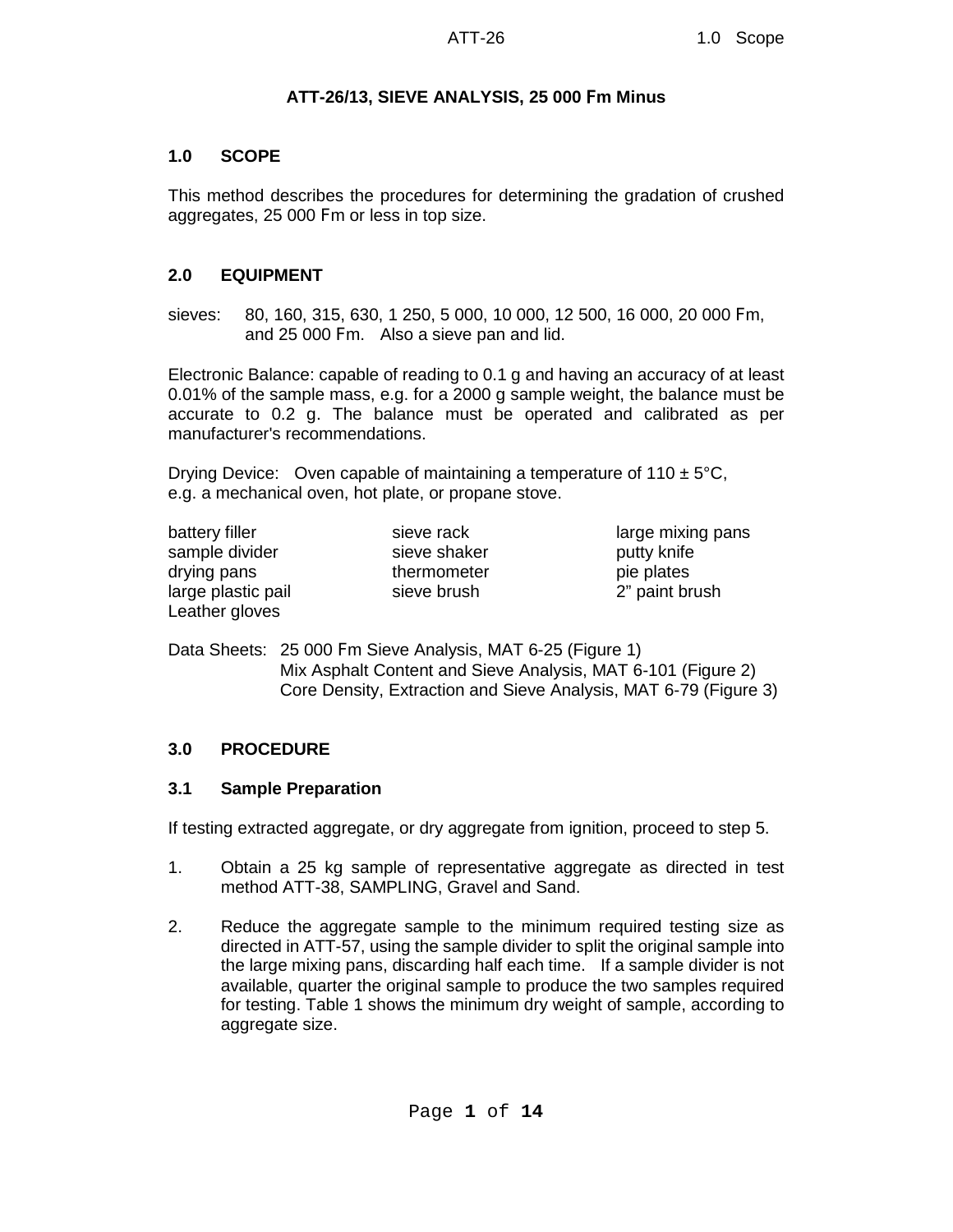| 2 500 |
|-------|
| 2500  |
| 2 500 |
| 2500  |
| 1 000 |
| 500   |
|       |

- TABLE 1
- 3. Label and tare a drying pan. Record the pan number and tare weight in line "H" as shown in Figure 1. This will be for your "Sieve Analysis Sample".
- 4. Place one sample in the tared pan and weigh it. Record as "Wt. of Moist Sample + Pan" (line "G"). Use this sample for the wash sieve analysis.
- 5. Pour the sieve analysis sample into a large plastic pail and cover it with a sufficient amount of water to cover the sample.

For extracted aggregate, use warm water and add one capful of liquid detergent; then vigorously agitate the contents of the pail. This wetting agent (Calgon, Joy, or other detergent) may be added to the water to assure a thorough separation of the material finer than the 80 Fm sieve from the coarser particles.

6. Soak the sample for half an hour, periodically agitating the pail to loosen any clay adhering to the rocks and to suspend it in the water.

If testing extracted aggregate, proceed to Section 3.2, Sieve Analysis, recording the data on the sieve analysis portion of Core Density, Extraction and Sieve Analysis form, as shown in Figure 3, or corresponding data sheets, as shown in Figures 1 and 2.

- 7. While the sieve sample is soaking, label and tare another drying pan for the moisture content. Record the pan number and tare weight in line "D".
- 8. Place the remaining sample in the other tare pan and weigh it. Record as "Wt. of Wet Sample + Pan" (line "A") under "Moisture Content Sample".
- 9. For a quick result, dry the moisture content sample to a constant weight on a gas stove burner as directed in ATT-14, MOISTURE CONTENT, Open Pan Method. Cool the sample, then record as "Wt. of Dry Sample + Pan" (line "B"). Keep this sample until the sieve analysis test is complete.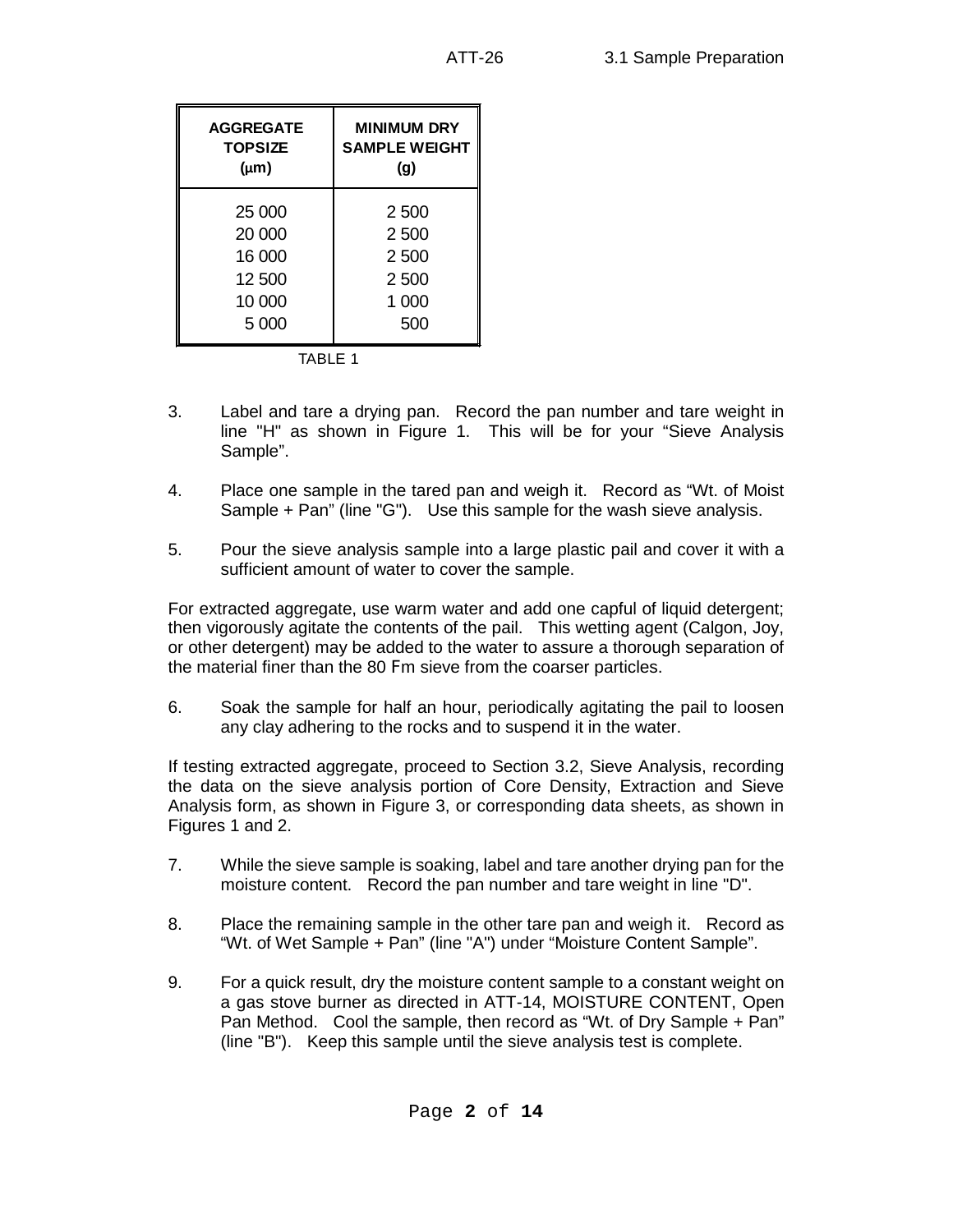|        | Mbertar                                         | Transportation<br>MAT 6-25/13          |                                           |                                            | <b>MINUS 25 000µm SIEVE ANALYSIS</b><br>FIELD TEST PROCEDURE ATT-26 |                                     |                                                 |                      |                         |                     |  |  |
|--------|-------------------------------------------------|----------------------------------------|-------------------------------------------|--------------------------------------------|---------------------------------------------------------------------|-------------------------------------|-------------------------------------------------|----------------------|-------------------------|---------------------|--|--|
|        | <b>DATE</b>                                     | <b>CONTRACT NO.</b>                    | PROJECT NO.                               | <b>CONTRACTOR</b>                          | <b>DISTRICT</b>                                                     |                                     | <b>PIT NAME</b>                                 |                      |                         | <b>PIT LOCATION</b> |  |  |
|        | 10-May-2012                                     | 12345                                  | Hwy 36:10<br><b>ROCKBUSTER</b>            |                                            |                                                                     | <b>CENTRAL</b>                      | <b>Hand Hills</b><br>SW 12-030-17-W4            |                      |                         |                     |  |  |
|        | <b>SAMPLE NO.</b>                               | <b>SAMPLE</b><br><b>SOURCE</b>         | <b>DES/CLASS</b><br><b>PRODUCTION</b>     |                                            |                                                                     |                                     | <b>SAMPLE APPEARANCE</b><br><b>TYPE OF WORK</b> |                      |                         |                     |  |  |
|        | $\mathbf{1}$<br><b>Behind Paver</b><br>$2 - 40$ |                                        |                                           |                                            |                                                                     |                                     | ☑<br><b>ACP</b>                                 |                      | <b>SOFT ROCK</b>        | ⊠                   |  |  |
|        |                                                 |                                        | <b>MOISTURE CONTENT SAMPLE</b>            |                                            |                                                                     | <b>RACP</b>                         | $\perp$                                         |                      | PEA GRAVEL              |                     |  |  |
|        |                                                 | A WT. OF WET SAMPLE + PAN              |                                           | g                                          | 4,044.1                                                             |                                     | $\vert \ \vert$<br><b>GBC</b>                   |                      | <b>CLAY LUMPS</b>       |                     |  |  |
| в      |                                                 | WT. OF DRY SAMPLE + PAN                |                                           | gl                                         | 3,968.9                                                             | <b>ASBC</b>                         |                                                 |                      | <b>IRON NODULES</b>     |                     |  |  |
| C      | WT. OF WATER                                    |                                        | $A - B$                                   | g                                          | 75.2                                                                | SEAL COAT                           |                                                 |                      | <b>ENCRUSTED</b>        |                     |  |  |
| D      |                                                 | WT. OF PAN (NO.                        |                                           | g                                          | 1,309.4                                                             | <b>CRUSHING</b>                     |                                                 |                      | COAL                    |                     |  |  |
| Е<br>F | WT. OF DRY SAMPLE<br>MOISTURE CONTENT           |                                        | $B - D$                                   | g                                          | 2,659.5<br>2.8                                                      | <b>OTHER</b>                        |                                                 |                      | <b>OTHER</b>            |                     |  |  |
|        |                                                 |                                        | 100 $C/E$<br><b>SIEVE ANALYSIS SAMPLE</b> | %                                          |                                                                     |                                     |                                                 | <b>MATERIAL TYPE</b> |                         |                     |  |  |
| G      |                                                 | WT. OF WET SAMPLE + PAN                |                                           | g                                          | 4,054.0                                                             |                                     | COARSE OR COMBINED                              |                      | $\mathsf{I} \mathsf{V}$ |                     |  |  |
| IH.    |                                                 | WT. OF PAN (NO.                        |                                           | g                                          | 1,194.8                                                             | $\mathsf{V}$<br>NATURAL FINES       |                                                 |                      |                         |                     |  |  |
|        | WT. OF WET SAMPLE                               |                                        | $G - H$                                   | g                                          | 2,859.2                                                             | MANUFACTURED FINES                  |                                                 |                      |                         |                     |  |  |
| J      | WT. OF DRY SAMPLE                               |                                        | $100$ $1/100$ + F                         | 2,781.3                                    | ⋈<br><b>BLEND SAND</b>                                              |                                     |                                                 |                      |                         |                     |  |  |
|        |                                                 |                                        | <b>WASHED SIEVE ANALYSIS</b>              |                                            |                                                                     | <b>EST. DRY STRENGTH OF FINES</b>   |                                                 |                      |                         |                     |  |  |
|        | <b>SIEVE SIZE</b>                               | Κ                                      | L                                         | м                                          | N                                                                   |                                     | <b>NON - PLASTIC</b>                            |                      |                         |                     |  |  |
|        | μm                                              | <b>WEIGHT</b><br><b>RETAINED</b><br>g. | <b>WEIGHT</b><br><b>PASSING</b><br>g.     | % PASSING<br>(L/J)*100                     | Des 2-40<br>Specs                                                   | <b>TRACE</b><br>$\mathcal{M}$       | <b>LOW</b>                                      | <b>MEDIUM</b>        |                         | <b>HIGH</b>         |  |  |
|        | 40 000                                          | 0.0                                    | 2,781.3                                   | 100                                        | 100                                                                 |                                     |                                                 | <b>CALCULATIONS</b>  |                         |                     |  |  |
|        | 25 000                                          | 0.0                                    | 2,781.3                                   | 100                                        | 70-94                                                               |                                     |                                                 |                      |                         |                     |  |  |
|        | 20 000                                          | 0.0                                    | 2,781.3                                   | 100                                        |                                                                     | DRY WASH WT. + SIEVE PAN<br>2.690.8 |                                                 |                      |                         |                     |  |  |
|        | 16 000                                          | 2.9                                    | 2,778.4                                   | 100                                        | 55-85                                                               |                                     | <b>WT. SIEVE PAN</b>                            |                      |                         | 126.5               |  |  |
|        | 12 500                                          | 383.7                                  | 2,394.7                                   | 86                                         |                                                                     |                                     | DRY WASH WT.                                    |                      |                         | 2,564.3             |  |  |
|        | 10 000                                          | 255.9                                  | 2.138.8                                   | 77                                         | 44-74                                                               |                                     |                                                 |                      |                         |                     |  |  |
|        | 5 0 0 0                                         | 531.2                                  | 1,607.6                                   | 58                                         | 32-62                                                               |                                     |                                                 |                      |                         |                     |  |  |
|        | 2500                                            |                                        | 1,607.6                                   | 58                                         |                                                                     |                                     |                                                 |                      |                         |                     |  |  |
|        | 1250                                            | 547.9                                  | 1,059.7                                   | 38                                         | 17-43                                                               |                                     |                                                 |                      |                         |                     |  |  |
|        | 630                                             | 214.2                                  | 845.5                                     | 30                                         | 12-34                                                               |                                     |                                                 |                      |                         |                     |  |  |
|        | 315                                             | 186.3                                  | 659.2                                     | 24                                         | 8-26                                                                |                                     |                                                 |                      |                         |                     |  |  |
|        | 160                                             | 219.8                                  | 439.4                                     | 15.8                                       | 5-18                                                                |                                     |                                                 | <b>TECHNOLOGIST</b>  |                         |                     |  |  |
|        | 80                                              | 219.1                                  | 220.3                                     | 7.9                                        | 2-10                                                                |                                     |                                                 | Ima Soily            |                         |                     |  |  |
|        | SIEVE PAN                                       | 2.8                                    |                                           |                                            |                                                                     |                                     |                                                 |                      |                         |                     |  |  |
|        | <b>TOTAL WEIGHT</b>                             | 2,563.8                                |                                           |                                            |                                                                     |                                     |                                                 |                      |                         |                     |  |  |
|        | DRY WASH WT.                                    | 2,564.3                                |                                           | % DIFFERENCE = (DIFFERENCE/DRY WASH WT.) x |                                                                     |                                     |                                                 |                      |                         |                     |  |  |
|        | <b>DIFFERENCE</b>                               | $-0.5$                                 |                                           | MAXIMUM % DIFFERENCE IS 0.5%               |                                                                     |                                     |                                                 |                      |                         |                     |  |  |
|        |                                                 |                                        |                                           |                                            |                                                                     |                                     |                                                 |                      |                         |                     |  |  |

FIGURE 1

Page **3** of **14**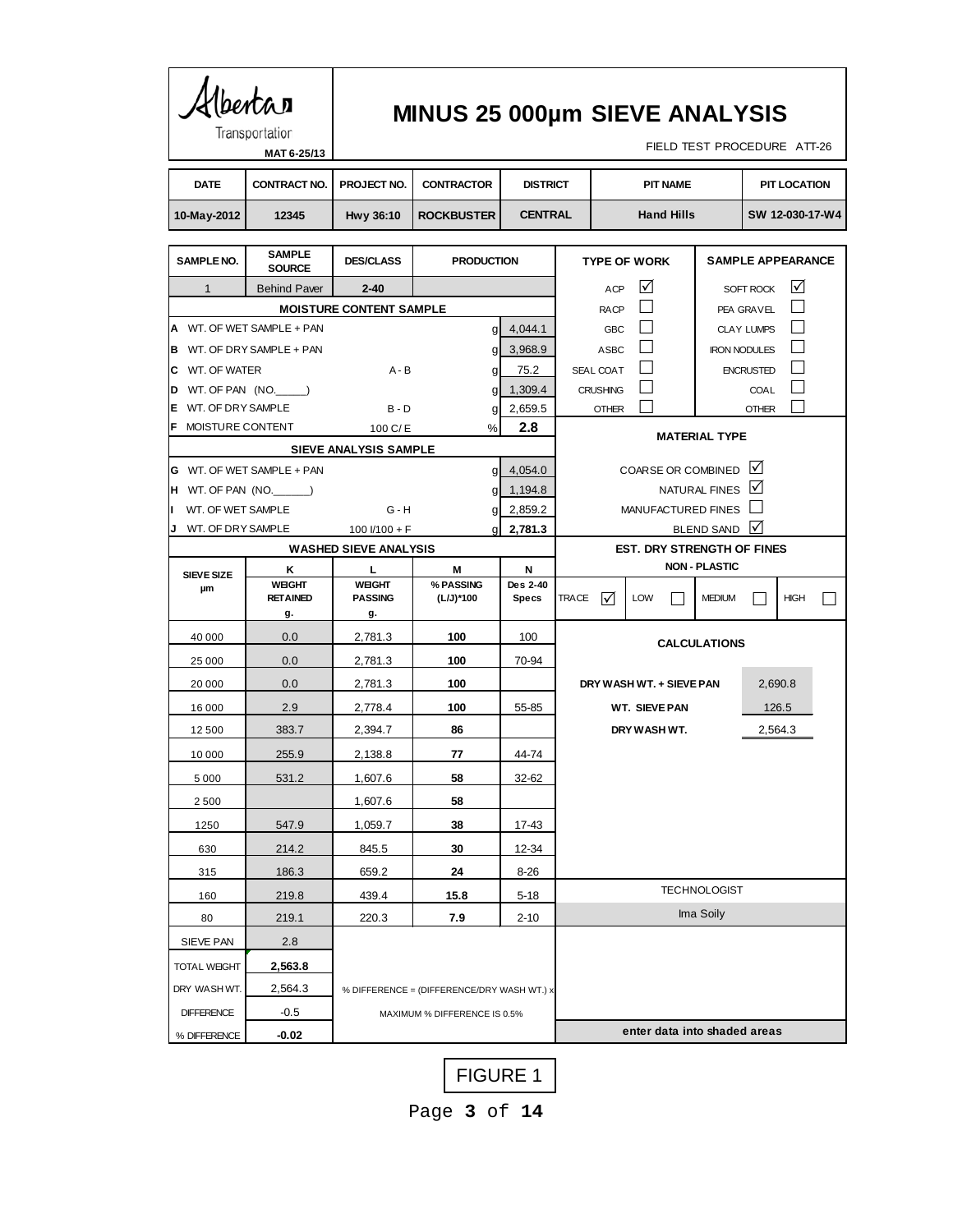### **3.2 Sieve Analysis**

- 1. If the field laboratory is **not equipped with a sink** and vegetable sprayer:
	- a) Obtain one full pail of clean water.
	- b) Place the sieve rack over an empty pail.
- 2. If the field laboratory is **equipped with sink** and vegetable sprayer:
	- a) Ensure the water tank has sufficient water.
	- b) Secure the sieve rack by placing two pieces of lath lengthwise over the sink, one closer to the faucet and the other closer to the outer edge. Then set the sieve rack on the two pieces of lath and tie the sieve rack legs to the lath.
- 3. Ensure that the 80 Fm wash sieve has been cleaned, and check that it has no rips or tears, then wet both sides of the 80 Fm sieve and place it in the sieve rack.
- 4. Use a rotary motion to agitate the soaked sample in the pail, to bring all fine material into suspension.
- 5. Wait for a few seconds to allow the sand to settle and then slowly pour the dirty water from the aggregate over the 80 Fm wash sieve, taking care to avoid spilling coarse particles onto the wash sieve. Do not overload the 80 Fm wash sieve.
- 6. Use the paint brush to slowly stir the water retained on the 80 Fm sieve until the water passes into the sink, or the pail, below the sieve. Gently tapping the outside of the metal sieve will assist the water in passing through the sieve screen.
- 7. Washing a very dirty aggregate may plug up the 80 Fm wash sieve. If the screen plugs up, it will be difficult for the wash water to pass through. When this occurs, pour **clean** water directly onto the 80 Fm sieve. Use the paint brush to stir the material on top of the 80 Fm sieve. When the water passing the sieve runs clear, empty the material on the sieve into a drying pan as directed in step 10 (e). This speeds up the washing process.
- 8. Add clean water to the aggregate in the plastic pail and again agitate the sample. Allow the sand to settle. Pour the dirty water through the 80 Fm sieve.
- 9. Repeat steps 6 to 8 until the water passing through the 80 Fm wash sieve runs clear.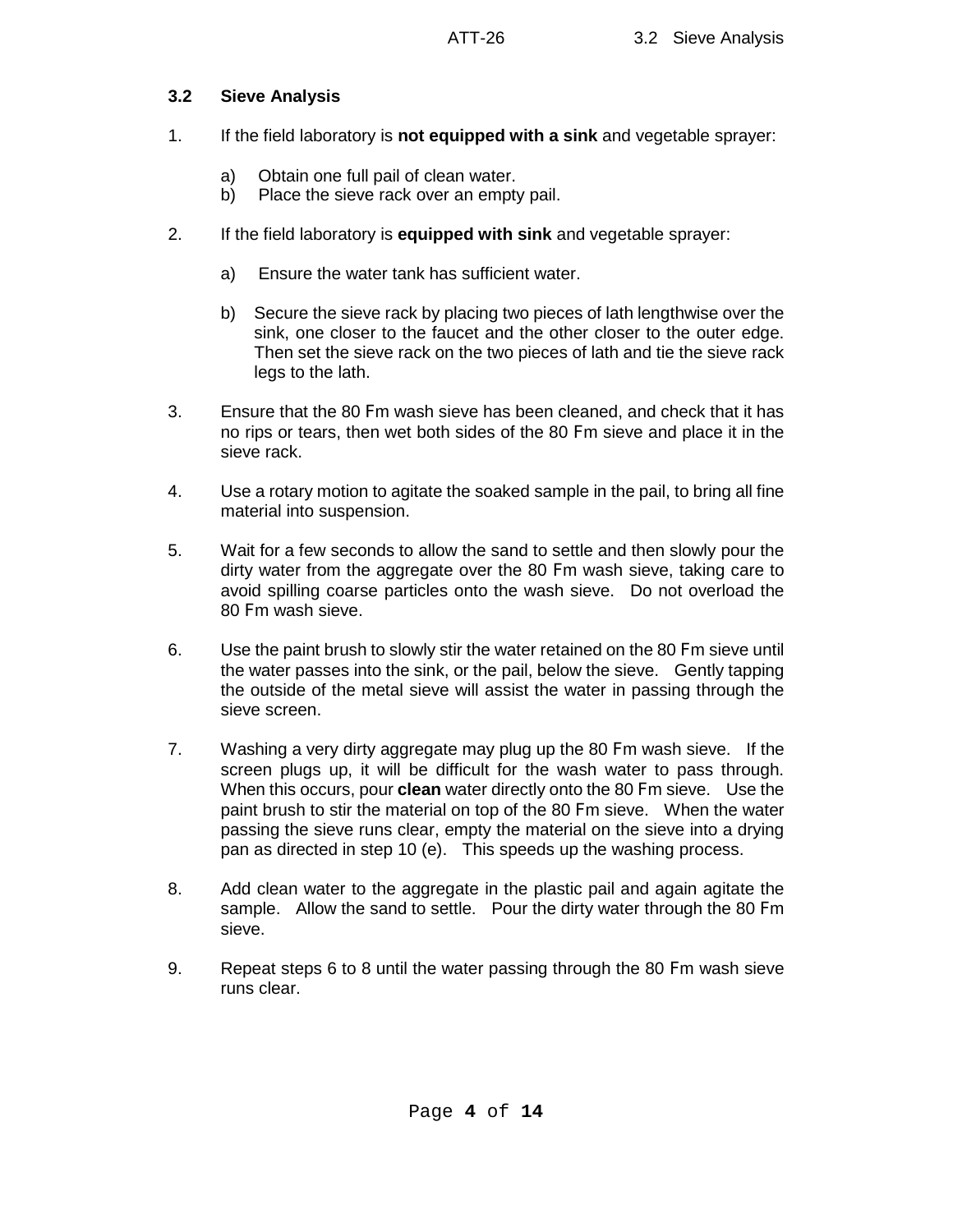- 10. Use the battery filler and clean water to transfer the aggregate remaining in the plastic pail, and the material retained on the 80 Fm sieve, into a clean, large, tared drying pan as follows:
	- a) Drain as much water as possible from the aggregate in the plastic pail through the 80 Fm wash sieve.
	- b) Turn the plastic pail over in the drying pan and tap the bottom.
	- c) Turn the pail upright and flush any fine aggregate adhering to the sides of the pail to the bottom, and repeat step (a).
	- d) Use the battery syringe to flush any fine aggregate remaining in the pail onto the 80 Fm wash sieve.
	- e) Wash the aggregate in the 80 Fm sieve until it runs clear. Then wash the material to one side and then flush it into the drying pan.
	- f) Carefully pour any excess water out of the drying pan, taking care not to lose any aggregate.
- 11. Dry the aggregate in the drying pan to a constant weight, as directed in ATT-14, MOISTURE CONTENT, Open Pan Method.
- 12. Allow the aggregate to cool until it can be touched. Weigh the washed aggregate sample and tare pan, and determine its mass to the nearest 0.1 gram and record as "Dry Wash Weight + Pan" in the calculations portion of the data sheet.
- 13. Calculate the "Dry Wash Weight" by subtracting the "Weight of Pan" from the "Dry Wash Weight + Pan". Record this number as the "Dry Wash Wt." at the bottom of the Wt. Retained column.

**NOTE:** *DO NOT* use the Dry Wash Wt. to calculate the grading of the sample, since most of the minus 80 Fm material has been washed away. This figure is only used as a check of the total wash wt., to determine if there are weighing errors, or if material was lost during the dry sieving of the sample.

- 14. Ensure the aggregate is cool to the touch, before it is sieved.
- 15. Stack the sieves on top of each other in decreasing order of sizes, with the coarsest sieve (largest opening) at the top of the stack, and the finest sieve (smallest opening, 80 Fm sieve) at the bottom.
- 16. Put a bottom pan under the 80 Fm sieve. This pan collects any "fine" material that passes the last sieve.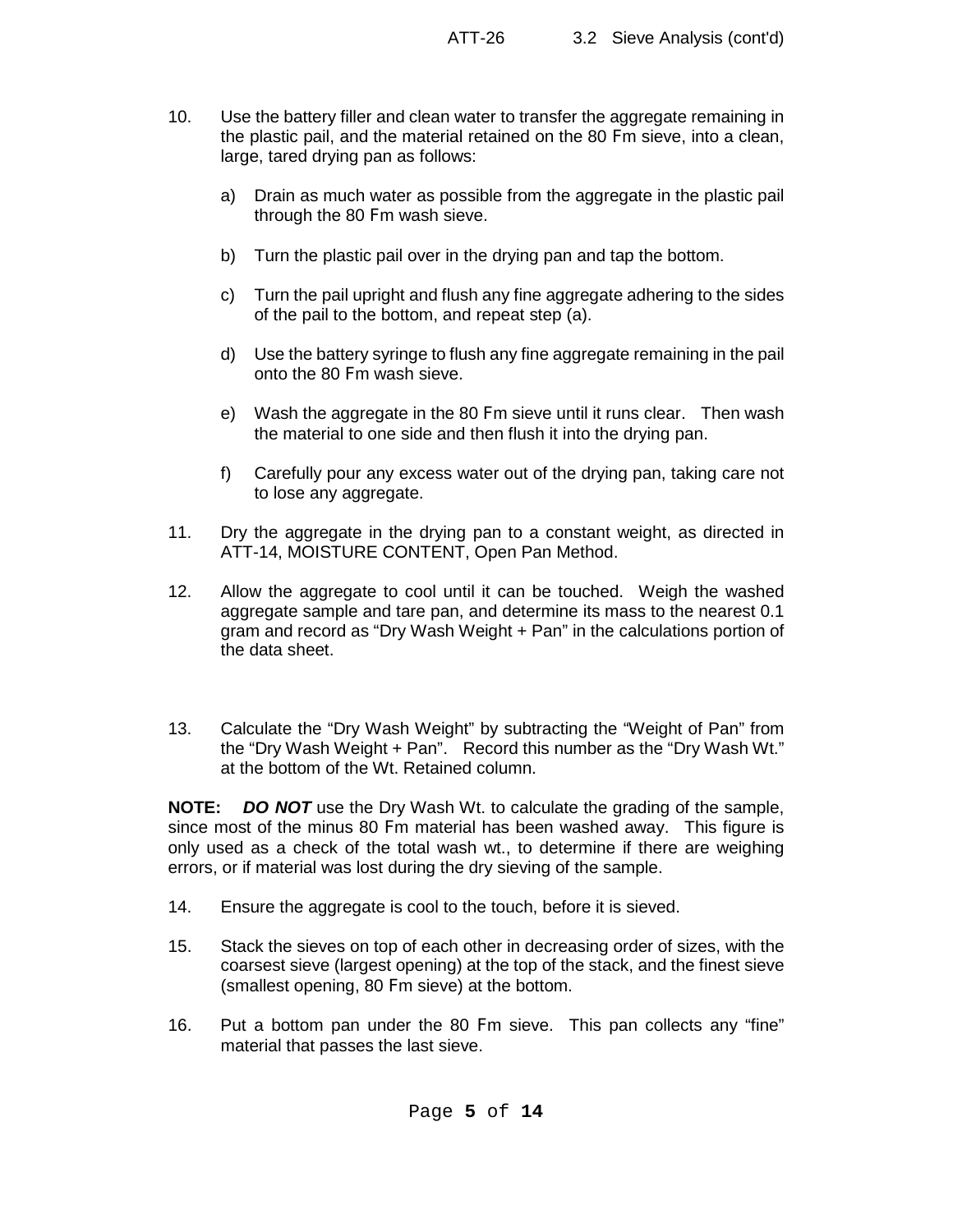17. Pour the cool aggregate into the top sieve and then shake the stacked sieves and aggregate for about 30 seconds to initially separate the sizes. To avoid loss of material, place the lid on the top size sieve. Make sure that you do not overload the sieve surface as this causes "binding" or blocking of the sieve openings.

If using a mechanical sieve shaker, refer to Section 4.0.

- 18. Carefully, so that no material is lost, remove the top size (coarsest) sieve containing the retained aggregate and set it into an empty spare sieve pan. Hand sieve this material using a circular motion of the sieve, accompanied by a tapping or jarring action, so as to keep the sample moving continuously over the surface of the sieve which causes the particles to present different orientations to the sieving surface and will provide the most consistent results.
- 19. After a minute of sieving, remove the sieve from the sieve pan, taking care not to lose any material.
- 20. Place the aggregate that has passed through the sieve into the sieve pan, into the next lower size sieve at the top of the stacked sieves.
- 21. Set the empty sieve pan back under the sieve and continue sieving until less than 0.5% of the total dry sample weight passes when sieved for 1 minute. The total sample weight is shown on line "J" of MAT 6-25, line "R" of MAT 6-101, or line "AA" of MAT 6-79 data sheet.
- 22. Set a bowl or pie plate on the scale and tare it. Use this tare pan to weigh the weight retained on all the following sieves, so that the tare weight is constant throughout the test.
- 23. Remove the pie plate from the scale, and empty the aggregate retained on the top size sieve into this empty tared pie plate. Use a soft bristle brush to gently brush the underside of the sieve to remove all of the aggregate particles. *DO NOT* perform this operation on top of the scale, as excess pressure on the scale may damage the load cell.
- 24. Gently tap the side of the sieve frame with your hand to clean the remaining aggregate from the sieve. Do not tap the side of a brass sieve with the sieve brush, as this may dent the brass.
- 25. Place the pie plate back onto the scale, and weigh the aggregate and the tared pie plate, to the nearest 0.1 gram, and record the weight in the "Weight Retained" column.
- 26. Place any oversize aggregate in a separate pie plate and save it until the test is complete, in case a weighing error is found when performing the calculations.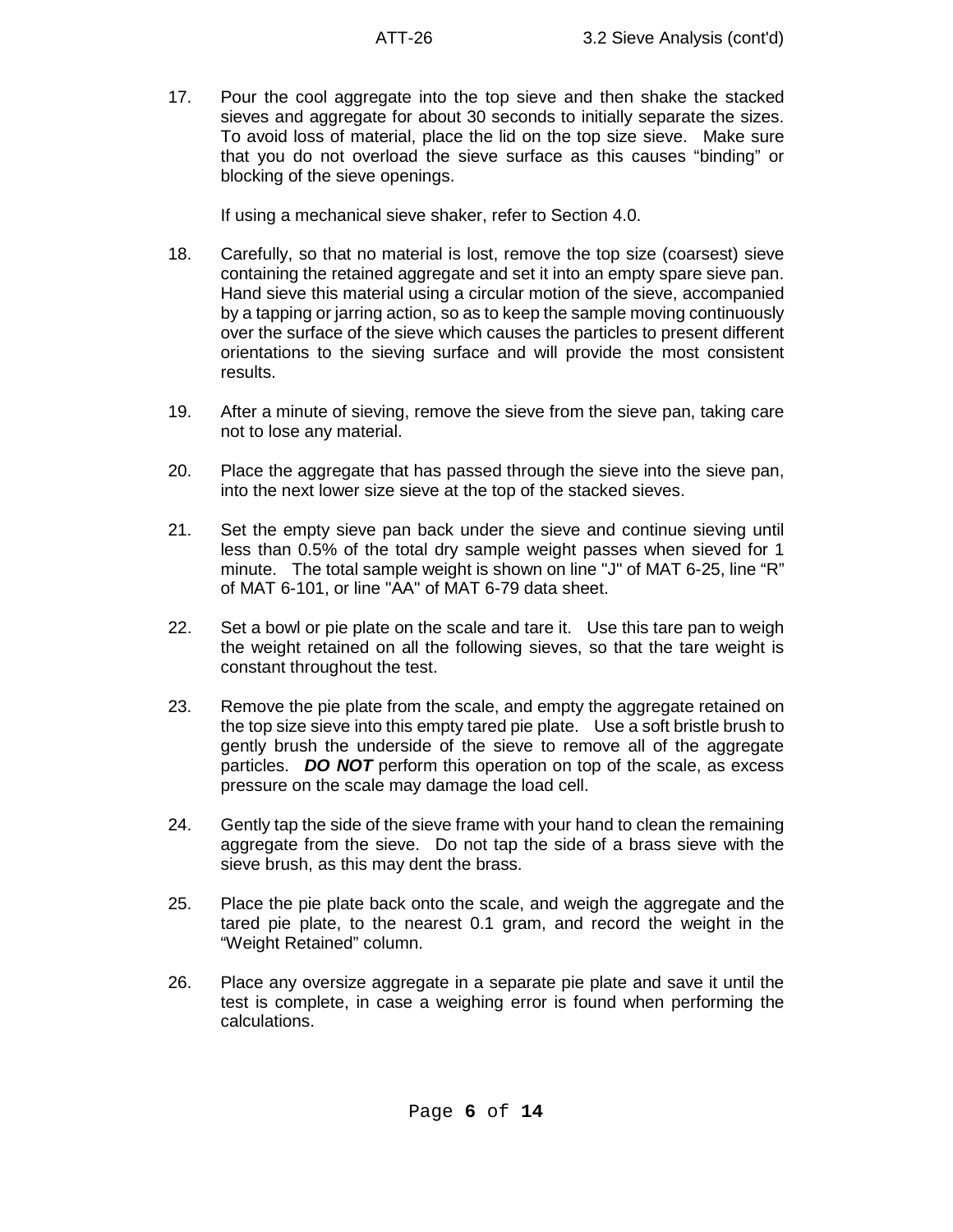27. Perform steps 18 to 25 with all remaining sieves and determine the weight retained on each sieve.

For the 200 mm diameter sieves with screen sizes of 80 to 1250 Fm, the weight retained on each sieve at the completion of the sieving operation should not exceed 200 grams. If the anticipated weight retained on those fine sieves is excessive:

- a) Separate the material on the sieve into two (or more) portions, (depending on how much it exceeds 200 grams),
- b) Dry sieve each portion separately, and
- c) Re-combine the material retained on the sieve from each portion before weighing.
- 28. Weigh the material passing the 80 Fm sieve in the bottom tare pan and record it in the "Sieve Pan" "Weight Retained" column of the data sheet.
- 29. Add all the figures in the "Weight Retained" column, including the weight of material in the sieve pan.
- 30. Calculate the % Difference using the formula:

*% Difference = Dry Wash Weight - Total Wt. Retained x 100 Dry Wash Weight*

If the difference is larger than 0.5%:

- a) Check the calculations.
- b) Check the scale and re-zero it, if necessary.
- c) Re-weigh all tares as well as the material retained in each sieve and kept in the pie plates.
- d) If testing virgin aggregate and the error is not found, soak the moisture content sample in water for  $\frac{1}{2}$  hour, then perform a wash sieve analysis test on this sample as directed in Section 3.2.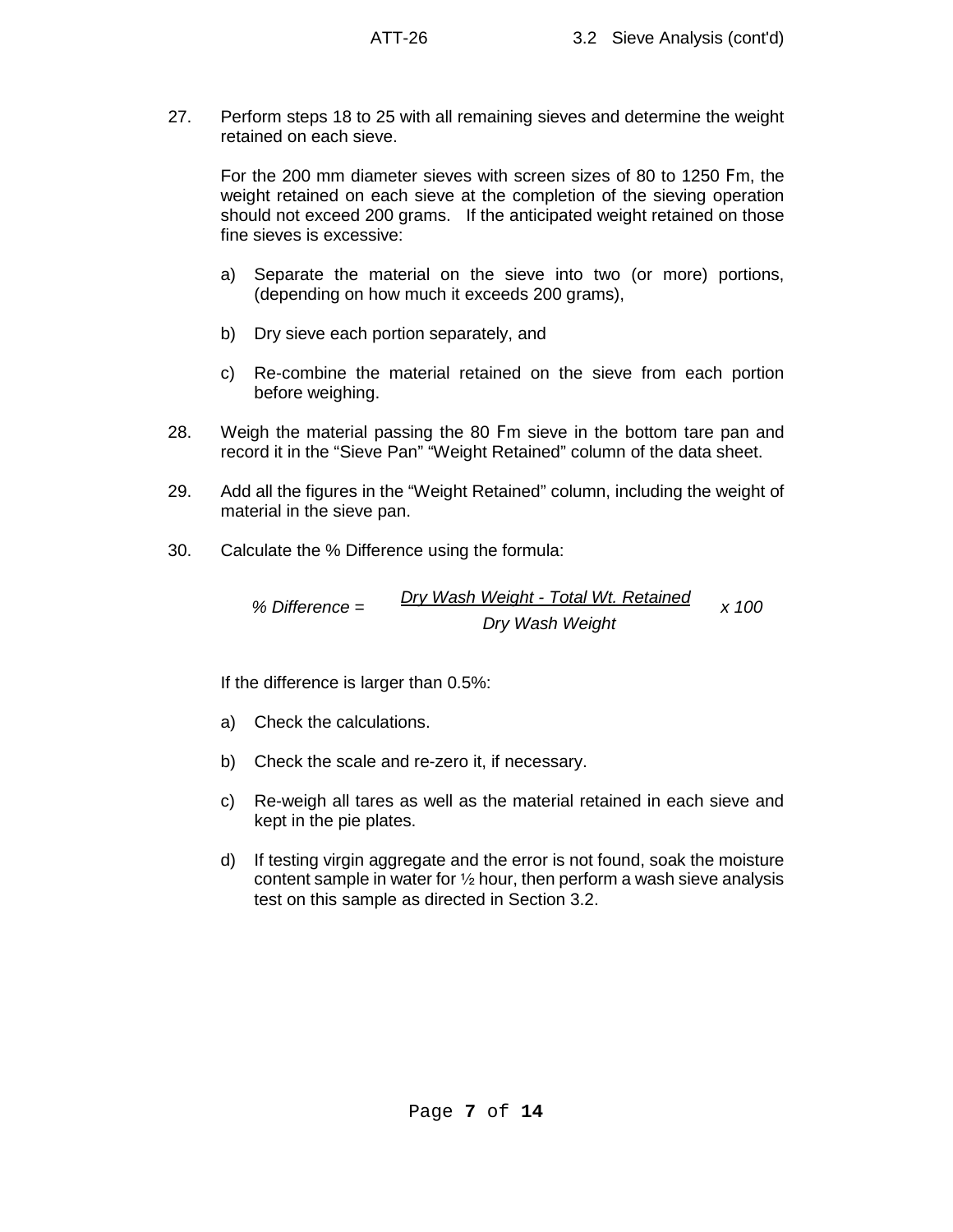### **3.3 Calculations**

Calculate the dry weight of the sieve analysis sample as directed in:

- a) Section 3.3.1 below if testing virgin aggregate, or
- b) Test method ATT-12, Part I, Section 3.1.4 or ATT-12, Part II, Section 3.1.5, if testing extracted aggregate. Record the dry weight of the extracted aggregate on line "AA" of form MAT 6-79 or line "J" of MAT 6-101, and proceed to Section 3.3.2.

# **3.3.1 Virgin Aggregate Sample Dry Weight**

1. Calculate the "Weight of Water" removed while drying the moisture sample (line "C" of MAT 6-25) as follows:

<sup>=</sup>*(Wt. of Wet Sample + Pan) - (Wt. of Dry Sample + Pan)*

2. Determine the "Wt. of Dry Sample" of the moisture sample (line "E" of MAT 6-25) using the formula:

### *= (Wt. of Dry Sample + Pan) - (Wt. of Pan)*

3. Calculate the "Moisture Content", in percent, of the virgin aggregate (line "F" of MAT 6-25) as follows:

*Moisture Content (%) = Wt. of Water x 100 Wt. of Dry Sample*

4. Determine the wet weight of the sieve analysis sample (line "I" of MAT 6-25) as follows:

*Wt. of Dry Sample (g)* = *(Wt. of Wet Sample + Pan) - (Wt. of Pan)*

5. Calculate the dry weight of the sieve analysis sample (line "J" of MAT 6-25) using the formula:

*Wt.* of Dry Sample (g) =  $\frac{Wt. \text{ of Wet Sample}}{100 + \text{Moisture Content (\%)}}$  x 100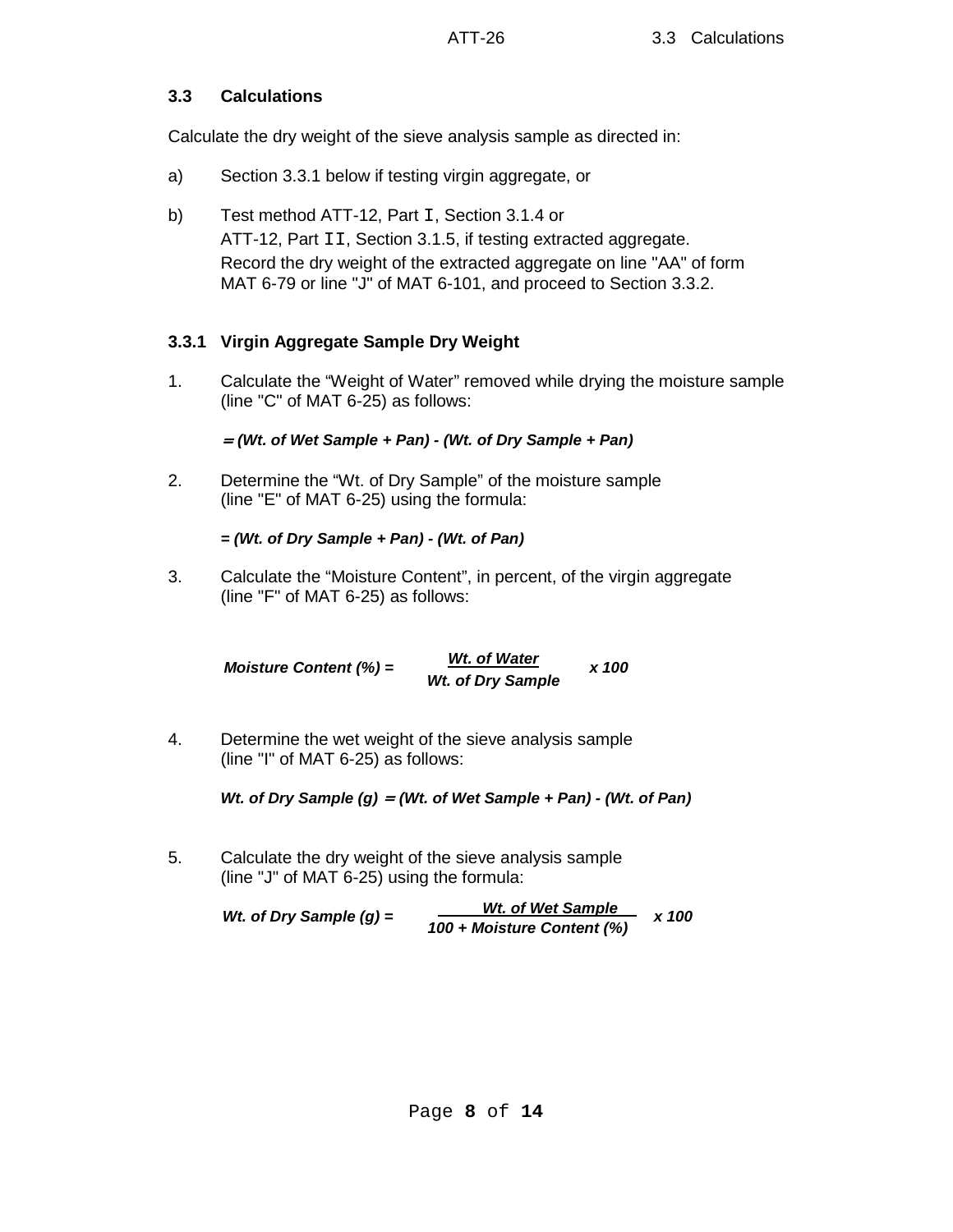### **3.3.2 Percent Passing**

1. Determine the weight passing the top size sieve as follows:

<sup>=</sup>*Wt. of Dry Sample - Wt. Retained on the top size sieve*

2. Determine the weight passing the other sieves as follows:

#### <sup>=</sup>*Wt. Passing the previous sieve - Wt. Retained on sieve*

3. Calculate the % passing each sieve as follows:

*Percent Passing (%)* =  $\frac{Wt. Passing}{Wt. of Dry Sample}$  x 100

4. Enter in the next column the contract specification limits for the designation and class of aggregate being tested and compare them to the sieve analysis results.

### **3.4 Aggregate Sample Appearance**

- 1. Visually inspect the cold aggregate moisture sample and check the applicable items in the Sample Appearance portion of the MAT 6-25 data sheet.
- 2. Estimate the dry strength of the fines in the pit run aggregate as follows:
	- a) Sieve the moisture sample through the 315 Fm sieve.
	- b) Proceed with ATT-29, SOILS IDENTIFICATION, Hand Method, using at least 300 g of the -315 Fm material.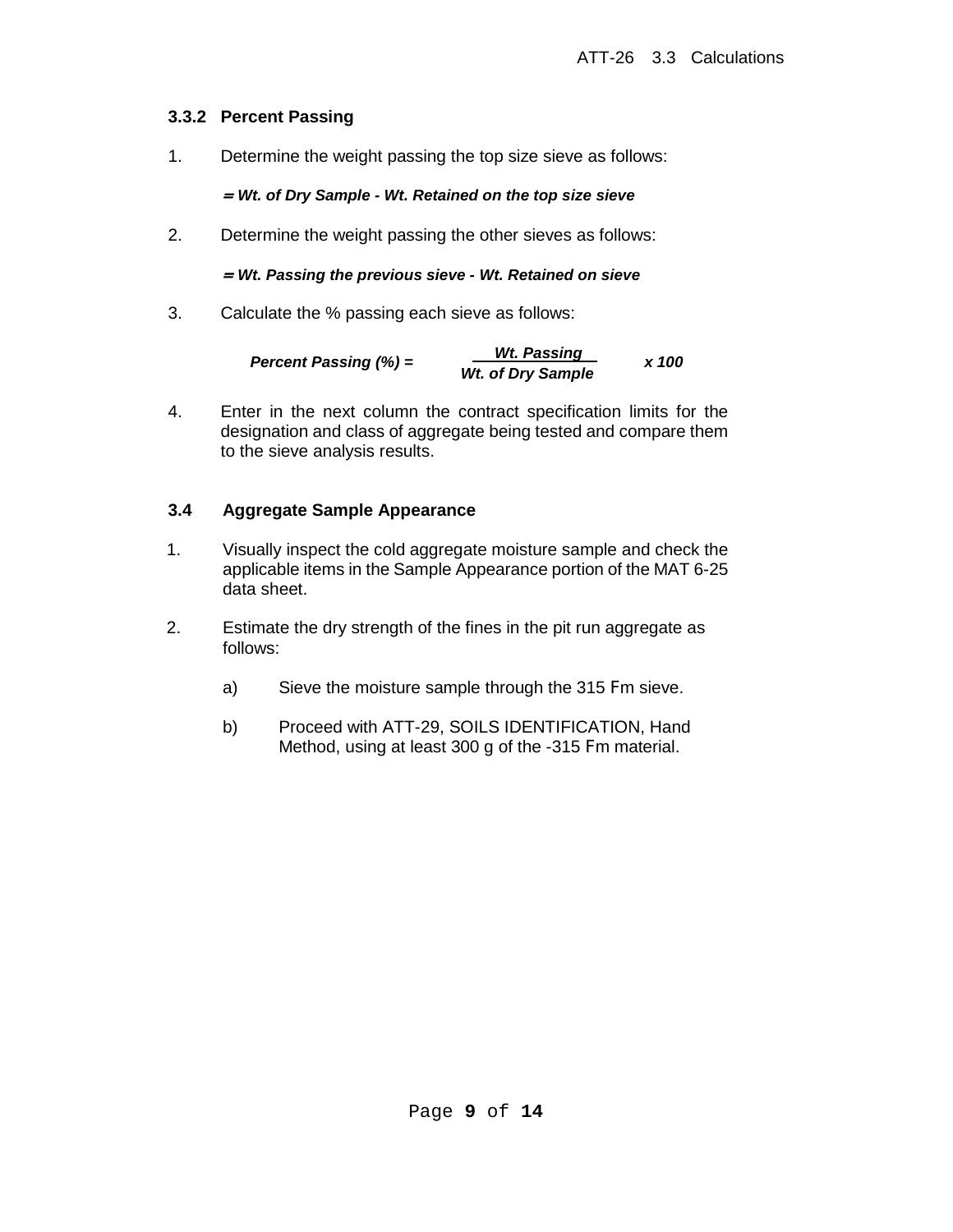| <b>MIX ASPHALT CONTENT AND SIEVE ANALYSIS</b><br>Albertan<br><b>EXTRACTION TEST</b> |                                                                      |                                |                                 |                       |                                                        |                                                                                          |                                                 |                                                               |                              |                |            |  |
|-------------------------------------------------------------------------------------|----------------------------------------------------------------------|--------------------------------|---------------------------------|-----------------------|--------------------------------------------------------|------------------------------------------------------------------------------------------|-------------------------------------------------|---------------------------------------------------------------|------------------------------|----------------|------------|--|
| Transportation                                                                      |                                                                      | <b>PROJECT:</b>                |                                 |                       |                                                        | <b>HWY 40:40</b>                                                                         |                                                 |                                                               | <b>DISTRICT:</b>             | <b>CENTRAL</b> |            |  |
|                                                                                     |                                                                      | <b>CONTRACT NO.:</b>           |                                 |                       |                                                        | 12345                                                                                    |                                                 |                                                               | DATE SAMPLED:                | 12-Dec-2012    |            |  |
| MAT 6-101/13                                                                        |                                                                      | LOT NO.:                       |                                 |                       |                                                        | $\mathbf{1}$                                                                             |                                                 |                                                               | <b>SEGMENT NO.:</b>          |                | 5          |  |
| <b>MIX MOISTURE CONTENT</b><br>(see ATT-15, Part V, Moisture Content)               |                                                                      |                                |                                 |                       |                                                        |                                                                                          |                                                 | <b>EXTRACTION DATA</b><br>(see ATT-12, Part II, Extraction)   |                              |                |            |  |
| A. WT. OF MOIST SAMPLE + PAN                                                        |                                                                      |                                | g                               | 2820.9                |                                                        | K. WT. OF DRY MIX<br>Line E or Line J                                                    |                                                 |                                                               |                              | g              | 2208.8     |  |
| <b>B.</b> WT. OF DRY SAMPLE + PAN<br>g                                              |                                                                      |                                | 2819.0                          |                       | L. EXTRACTED DRY WT. OF AGG. + PAN @ 130°C.<br>g       |                                                                                          |                                                 |                                                               |                              | 3304.1         |            |  |
| C. WT. OF WATER                                                                     |                                                                      | A-B                            | g                               | 1.9                   |                                                        | M. WT. OF TARE PAN @ 130°C                                                               |                                                 |                                                               | Pan No. YY                   | g              | 1242.7     |  |
| <b>D.</b> WT. OF PAN @ 130°C                                                        | Pan No. XX                                                           |                                | g                               | 798.5                 |                                                        | N. EXTRACTED DRY WT. OF AGGREGATE                                                        |                                                 |                                                               | L-M                          | g              | 2061.4     |  |
| E WT. OF DRY SAMPLE                                                                 |                                                                      | B-D                            | g                               | 2020.5                |                                                        |                                                                                          | O. WT.OF CENTRIFUGE DRY FINES AND BEAKER @130°C |                                                               |                              | g              | 201.2      |  |
| F. MIX MOISTURE CONTENT                                                             |                                                                      | 100 (C/E)                      | g                               | 0.09                  |                                                        | P. WT. OF BEAKER @ 130°C                                                                 |                                                 | Beaker No.                                                    | YY                           | g              | 165.8      |  |
| T1 TIME SAMPLE PLACED IN OVEN                                                       |                                                                      | hr:min                         |                                 | 3:03                  |                                                        | Q. WT. OF CENTRIFUGED FINES                                                              |                                                 |                                                               | $O - P$                      | g              | 35.4       |  |
| T2 TIME SAMPLE TAKEN OUT OF OVEN                                                    |                                                                      | hr:min                         |                                 | 5:05                  |                                                        | R. TOTAL WT. OF DRY AGG.                                                                 |                                                 |                                                               | $N + Q$                      | g              | 2096.8     |  |
| TOTAL DRYING TIME                                                                   | $T2 - T1$                                                            | hr:min                         |                                 | 2:02                  |                                                        | S. WT. OF ASPHALT                                                                        |                                                 |                                                               | $K - R$                      | g              | 112.0      |  |
| T3 TIME EXTRACTION STARTED                                                          |                                                                      | hr:min                         |                                 | 3:00                  |                                                        | T. ASPHALT CONTENT (uncorrected)                                                         |                                                 |                                                               | 100 $(S/R)$                  | %              | 5.34       |  |
| T4 TIME EXTRACTION COMPLETED                                                        |                                                                      | hr:min                         |                                 | 6:00                  |                                                        |                                                                                          |                                                 | U. ASPHALT CONTENT CORRECTION FACTOR (see ATT-12, Part III) % |                              |                | 0.10       |  |
| TOTAL EXTRACTION TIME T4 - T3                                                       |                                                                      | hr:min                         |                                 | 3:00                  |                                                        | V. CORRECTED ASPHALT CONTENT                                                             |                                                 |                                                               | $T + U$                      | %              | 5.44       |  |
|                                                                                     | <b>WT. OF SAMPLE USING</b><br><b>CALCULATED SAMPLE DRY WT METHOD</b> |                                |                                 |                       | <b>WT. OF SAMPLE USING</b><br><b>OVEN DRIED METHOD</b> |                                                                                          |                                                 |                                                               |                              |                |            |  |
|                                                                                     | G. WT. OF MOIST MIX + PAN<br>g                                       |                                |                                 |                       | 2830.4<br>$B1$ . WT. OF DRY MIX + PAN                  |                                                                                          |                                                 |                                                               |                              |                | 2828.3     |  |
| <b>H.</b> WT. OF PAN @ 130°C                                                        | Pan No. AA                                                           |                                | g                               | 619.5                 | <b>H.</b> WT. OF PAN @ 130°C<br>Pan No. AA             |                                                                                          |                                                 |                                                               |                              | g              | 619.5      |  |
| <b>I.</b> WT. OF MOIST MIX                                                          |                                                                      | G-H                            | q                               | 2210.9                |                                                        |                                                                                          |                                                 |                                                               |                              |                |            |  |
| J. WT. OF DRY MIX                                                                   |                                                                      | $(1/(100 + F)) \times 100$ (g) |                                 | 2208.8                |                                                        | J. WT. OF DRY MIX                                                                        |                                                 |                                                               | <b>B</b> <sub>1</sub> - H    | g              | 2208.8     |  |
|                                                                                     |                                                                      |                                |                                 | <b>SIEVE ANALYSIS</b> |                                                        |                                                                                          |                                                 |                                                               |                              |                |            |  |
|                                                                                     |                                                                      | (see ATT-26, Sieve Analysis)   |                                 |                       |                                                        |                                                                                          |                                                 |                                                               |                              |                |            |  |
|                                                                                     | WT. OF DRY AGGREGATE (R)                                             |                                |                                 | 2096.8 g.             |                                                        |                                                                                          |                                                 | <b>REMARKS</b>                                                |                              |                |            |  |
|                                                                                     | SIEVE SIZE $(\mu m)$                                                 |                                | <b>WEIGHT</b><br><b>PASSING</b> |                       |                                                        | <b>PERCENT</b><br><b>PASSING</b>                                                         | <b>JOB MIX</b><br><b>FORMULA</b>                | <b>TOLERANCE</b>                                              |                              |                |            |  |
| 25 000                                                                              |                                                                      | (g)<br>0.0                     |                                 | (g)<br>2096.8         |                                                        | (%)<br>100                                                                               |                                                 |                                                               |                              |                |            |  |
| 20 000                                                                              |                                                                      | 0.0                            |                                 | 2096.8                |                                                        | 100                                                                                      |                                                 |                                                               |                              |                |            |  |
| 16 000                                                                              |                                                                      | 0.0                            |                                 | 2096.8                |                                                        | 100                                                                                      | 100                                             |                                                               |                              |                |            |  |
| 12 500                                                                              |                                                                      | 281.6                          |                                 | 1815.2                |                                                        | 87                                                                                       | 87                                              | ±5                                                            |                              |                |            |  |
| 10 000                                                                              |                                                                      | 260.0                          |                                 | 1555.2                |                                                        | 74                                                                                       | 74                                              | ±5                                                            |                              |                |            |  |
| 5 000                                                                               |                                                                      | 428.5                          |                                 | 1126.7                |                                                        | 54                                                                                       | 53                                              | ±5                                                            |                              |                |            |  |
| 2500                                                                                |                                                                      |                                |                                 |                       |                                                        |                                                                                          |                                                 |                                                               |                              |                |            |  |
| 1 250<br>630                                                                        |                                                                      | 280.0<br>310.5                 |                                 | 846.7                 |                                                        | 40<br>26                                                                                 | 42<br>26                                        | ±5<br>±3                                                      |                              |                |            |  |
| 315                                                                                 |                                                                      | 179.6                          | 536.2<br>356.6                  |                       |                                                        | 17                                                                                       | 17                                              | ±2                                                            |                              |                |            |  |
| 160                                                                                 |                                                                      | 167.6                          | 189.0                           |                       |                                                        | 9.0                                                                                      | 10.0                                            | ±1.5                                                          |                              |                |            |  |
| 80                                                                                  |                                                                      | 72.1                           | 116.9                           |                       |                                                        | 5.6                                                                                      | 6.1                                             | ±1.5                                                          |                              |                |            |  |
| SIEVE PAN                                                                           |                                                                      | 3.5                            |                                 |                       |                                                        |                                                                                          |                                                 |                                                               |                              |                |            |  |
| <b>W. TOTAL WEIGHT</b>                                                              | 1983.4                                                               |                                |                                 |                       |                                                        | % PASSING = (WT. PASSING / WT. OF DRY AGG) * 100<br>DATE TESTED:                         |                                                 |                                                               |                              |                | 5-Apr-2012 |  |
| X. DRY WASH WT. + PAN                                                               |                                                                      | 3226.6                         |                                 |                       |                                                        |                                                                                          |                                                 |                                                               | TECHNOLOGIST:                |                | B. GOOD    |  |
| Y. TARE OF PAN                                                                      |                                                                      | 1243.0                         |                                 |                       |                                                        |                                                                                          |                                                 |                                                               |                              |                |            |  |
| Z. DRY WASHWT.                                                                      | $(X - Y)$                                                            | 1983.6                         |                                 |                       |                                                        |                                                                                          |                                                 |                                                               |                              |                |            |  |
| Difference (g)<br>% Difference                                                      | $(Z - W)$                                                            | 0.2 g                          |                                 |                       |                                                        | % DIFFERENCE = (DIFFERENCE / DRY WASH WT) * 100<br>MAXIMUM % DIFFERENCE ALLOWED IS 0.5 % |                                                 |                                                               | enter data into shaded areas |                |            |  |
|                                                                                     | 0.01%                                                                |                                |                                 |                       |                                                        |                                                                                          |                                                 |                                                               |                              |                |            |  |

**NOTE: TRANSFER NECESSARY DATA TO THE DAILY LOT PAVING REPORT**

Page **10** of **14**

FIGURE 2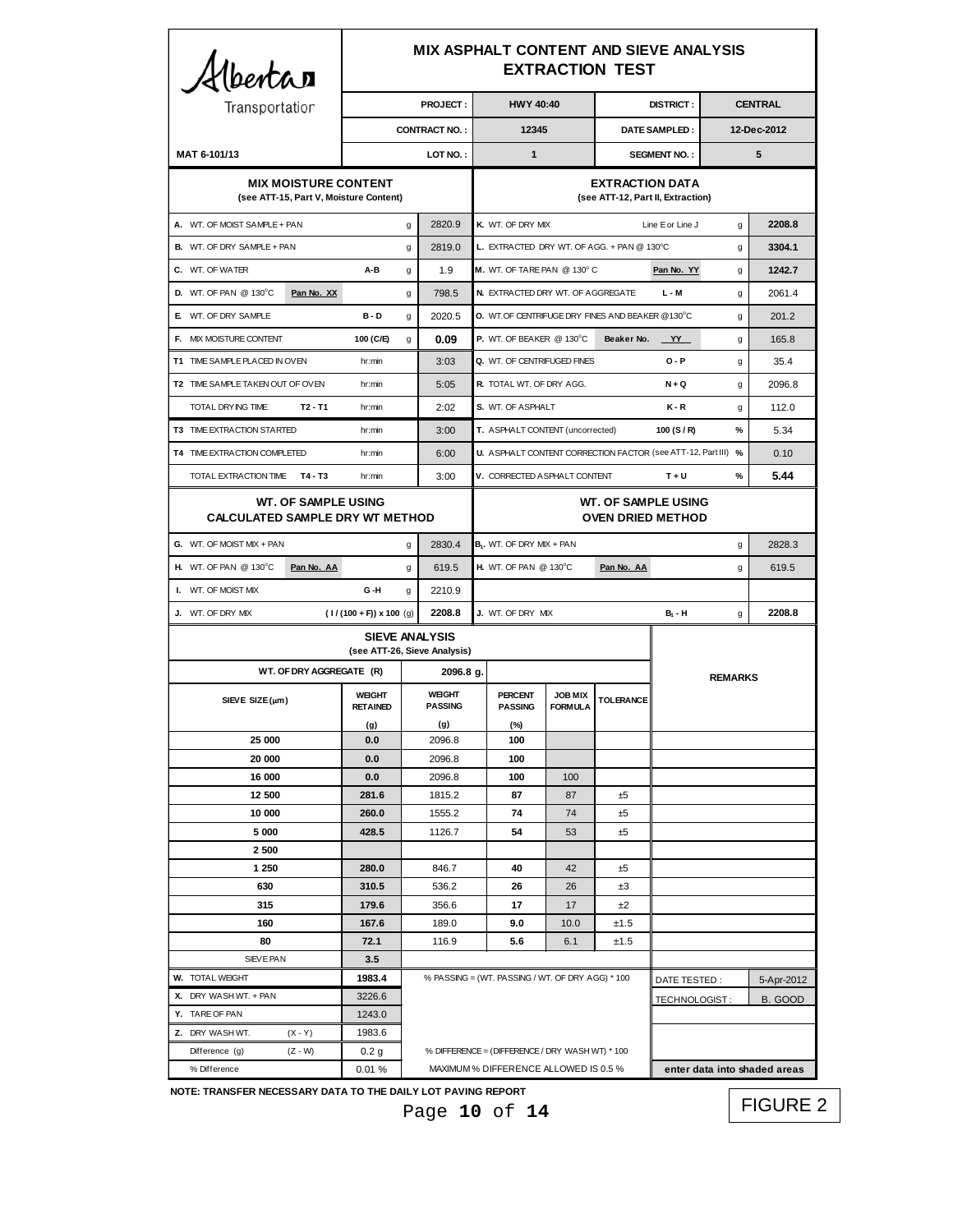| Albertan                                                                     |                                  |                                 |                              |                                                                |                                                            |                                  |                        | <b>CORE DENSITY, EXTRACTION AND SIEVE ANALYSIS</b>                                                                                                     |               |                              |  |
|------------------------------------------------------------------------------|----------------------------------|---------------------------------|------------------------------|----------------------------------------------------------------|------------------------------------------------------------|----------------------------------|------------------------|--------------------------------------------------------------------------------------------------------------------------------------------------------|---------------|------------------------------|--|
| Transportation                                                               | <b>PROJECT:</b>                  |                                 |                              |                                                                | <b>HWY 40:40</b>                                           |                                  | DATE LAID:             |                                                                                                                                                        | 4-Apr-2012    |                              |  |
|                                                                              |                                  | STATION:                        |                              |                                                                | $13 + 483$                                                 |                                  | <b>LOCATION:</b>       |                                                                                                                                                        | 3.8m Rt &     |                              |  |
| MAT 6-79/13                                                                  |                                  |                                 | LOT NO.:                     |                                                                | $\overline{7}$                                             |                                  |                        | <b>SEGMENT NO.</b>                                                                                                                                     |               | 3                            |  |
| <b>SEGMENT DENSITY</b><br>(see ATT-7, Density)                               |                                  |                                 |                              | <b>ADDITIONAL UNCUT ROCK</b><br><b>CORE MIX FOR EXTRACTION</b> |                                                            |                                  |                        |                                                                                                                                                        |               |                              |  |
| A. CORE THICKNESS                                                            |                                  | mm                              | 43                           |                                                                |                                                            |                                  |                        | (see ATT-12 Part II, Extraction)                                                                                                                       |               |                              |  |
| <b>B.</b> SAWED CORE WEIGHT                                                  |                                  | g                               | 1797.8                       |                                                                | Q. DRY WT. OF ADDITIONAL UNCUT ROCK CORE MIX + PAN @ 1     |                                  |                        |                                                                                                                                                        | g             | 1849.7                       |  |
| C. SATURATED SURFACE DRY WEIGHT                                              |                                  | g                               | 1801.7                       |                                                                | R. WT. OF TARE PAN @ 130°C                                 |                                  |                        | Pan No. AAA                                                                                                                                            | g             | 798.5                        |  |
| D. VOLUME OF CORE                                                            |                                  | cm <sup>3</sup>                 | 784.4                        |                                                                |                                                            |                                  |                        | S. DRY WT. OF ADDITIONAL UNCUT ROCK CORE MIX @ 130°C (Q - R) g                                                                                         |               | 1051.2                       |  |
| E CORE WET DENSITY                                                           | 1000 (B/D)                       | kg/m <sup>3</sup>               | 2292                         |                                                                |                                                            |                                  | <b>EXTRACTION DATA</b> |                                                                                                                                                        |               |                              |  |
| F. DRY WT. OF CUT ROCK CORE MIX + PAN                                        |                                  | g                               | 1580.0                       |                                                                |                                                            |                                  |                        | (see ATT-12 Part II, Extraction)                                                                                                                       |               |                              |  |
| G. WT. OF TARE PAN @ 130°C                                                   | Pan No. AA                       | $\mathsf{g}$                    | 830.9                        |                                                                | T. TOTAL DRY WT. OF UNCUT ROCK MIX                         |                                  |                        | $S + H - I$                                                                                                                                            | g             | 2085.6                       |  |
| H. DRY WT. OF UNCUT ROCK CORE MIX + PAN @ 130°C                              |                                  | g                               | 1908.0                       |                                                                | U. EXTRACTED DRY WT. OF AGGREGATE + PAN                    |                                  |                        |                                                                                                                                                        | g             | 2785.7                       |  |
| I. WT. OF TARE PAN $@130^{\circ}$ C                                          | Pan No. A                        | g                               | 873.6                        |                                                                | V. WEIGHT OF TARE PAN                                      |                                  |                        | Pan No. 3                                                                                                                                              | g             | 834.9                        |  |
| TOTAL DRY WT. OF CORE MIX<br>J.                                              | $(F - G) + (H - I)$              | $\mathsf{g}$                    | 1783.5                       |                                                                | W. EXTRACTED DRY WT. OF AGGREGATE                          |                                  |                        | <b>U-V</b>                                                                                                                                             | g             | 1950.8                       |  |
| K. WEIGHT OF WATER                                                           | (B - J)                          | g                               | 14.3                         |                                                                | X. WT. OF CENTRIFUGED DRY FINES + BEAKER                   |                                  |                        |                                                                                                                                                        | g             | 166.9                        |  |
| <b>CORE MOISTURE CONTENT</b><br>L.                                           | 100 $(K/J)$                      | $\%$                            | 0.8                          |                                                                | Y. WEIGHT OF BEAKER                                        |                                  |                        | Beaker No. 22                                                                                                                                          | $\%$          | $141.6$ *                    |  |
| <b>M. CORE DRY DENSITY</b>                                                   | 1000 $(J / D)$                   | kg/m <sup>3</sup>               | 2274                         |                                                                | Z. WT. OF CENTRIFUGED DRY FINES                            |                                  |                        | $X - Y$                                                                                                                                                | $\%$          | 25.3                         |  |
| <b>AIR VOIDS CONTENT</b><br>N.                                               |                                  | %                               | 7.6                          |                                                                | AA. TOTAL WT. OF DRY AGGREGATE                             |                                  |                        | $W + Z$                                                                                                                                                | $\frac{9}{6}$ | 1976.1                       |  |
| O. LOT AVERAGE MARSHALL DENSITY                                              |                                  | kg/m <sup>3</sup>               | 2333                         |                                                                | <b>BB.</b> WT. OF EXTRACTED ASPHALT                        |                                  |                        | T - AA                                                                                                                                                 | g             | 109.5                        |  |
| P. PERCENT COMPACTION                                                        | 100 (M / O)                      | $\frac{9}{6}$                   | 97.5                         |                                                                | CC. EXTRACTION ASPHALT CONTENT (uncorrected) 100 (BB / AA) |                                  |                        |                                                                                                                                                        | %             | 5.54                         |  |
| TIME CORE(S) PLACED IN OVEN<br>TIME SAMPLES TAKEN OUT OF OVEN<br>DRYING TIME |                                  | hh : min<br>hh: min<br>hh : min | 9:15<br>13:30<br>4:15        |                                                                | <b>DD. EXTRACTION CORRECTION FACTOR</b>                    |                                  |                        | see ATT-12, Part III                                                                                                                                   | %             | 0.31                         |  |
| TIME EXTRACTION STARTED                                                      |                                  | hh: min                         | 13:50                        |                                                                | EE CORRECTED ASPHALT CONTENT                               |                                  |                        | $CC + DD$                                                                                                                                              | %             | 5.85                         |  |
| TIME EXTRACTION COMPLETED<br><b>EXTRACTION TIME</b>                          |                                  | hh: min<br>hh: min              | 16:40<br>2:50                |                                                                |                                                            |                                  |                        | * If more than 50 g in the beaker, or the beaker has fines up to the rim,<br>run a check beaker and check for holes in extraction & centrifuge screens |               |                              |  |
|                                                                              |                                  |                                 | <b>SIEVE ANALYSIS</b>        |                                                                |                                                            |                                  |                        |                                                                                                                                                        |               |                              |  |
|                                                                              |                                  |                                 | (see ATT-26, Sieve Analysis) |                                                                |                                                            |                                  |                        |                                                                                                                                                        |               |                              |  |
| WT. OF DRY AGGREGATE (AA)                                                    |                                  | 1976.1 g.                       |                              |                                                                |                                                            |                                  | <b>REMARKS</b>         |                                                                                                                                                        |               |                              |  |
| <b>SIEVE SIZES</b>                                                           | <b>WEIGHT</b><br><b>RETAINED</b> |                                 | <b>WEIGHT PASSING</b>        |                                                                | <b>PERCENT</b><br><b>PASSING</b>                           | <b>JOB MIX</b><br><b>FORMULA</b> | <b>TOLERANCE</b>       |                                                                                                                                                        |               |                              |  |
| $(\mu m)$                                                                    | (g)                              |                                 | (g)                          |                                                                | (%)                                                        | 100                              |                        |                                                                                                                                                        |               |                              |  |
| 25 000                                                                       | 0.0                              |                                 | 1976.1                       |                                                                | 100                                                        |                                  | ±5                     | no problems                                                                                                                                            |               |                              |  |
| 20 000                                                                       | 0.0                              |                                 | 1976.1                       |                                                                | 100                                                        | 100                              |                        |                                                                                                                                                        |               |                              |  |
| 16 000                                                                       | 4.1                              |                                 | 1972.0                       |                                                                | 100                                                        | 100                              | ±5                     |                                                                                                                                                        |               |                              |  |
| 12 500                                                                       | 193.5                            |                                 | 1778.5                       |                                                                | 90                                                         | 87                               | ±5                     |                                                                                                                                                        |               |                              |  |
| 10 000                                                                       | 375.5                            |                                 | 1403.0                       |                                                                | 71<br>51                                                   | 74                               | ±5                     |                                                                                                                                                        |               |                              |  |
| 5 000<br>2 500                                                               | 395.2                            |                                 | 1007.8                       |                                                                |                                                            | 53                               | ±5                     |                                                                                                                                                        |               |                              |  |
| 1 250                                                                        | 217.4                            |                                 | 790.4                        |                                                                | 40                                                         | 42                               |                        |                                                                                                                                                        |               |                              |  |
|                                                                              | 296.4                            |                                 | 494.0                        |                                                                | 25                                                         | 26                               | ±3                     |                                                                                                                                                        |               |                              |  |
| 630<br>315                                                                   | 177.8                            |                                 |                              |                                                                |                                                            | 17                               | ±2<br>±2               |                                                                                                                                                        |               |                              |  |
|                                                                              |                                  | 316.2                           |                              |                                                                | 16                                                         |                                  |                        |                                                                                                                                                        |               |                              |  |
| 160                                                                          | 108.7                            | 207.5                           |                              |                                                                | 10.5                                                       | 10.0                             | ±1.5                   |                                                                                                                                                        |               |                              |  |
| 80<br><b>SIEVE PAN</b>                                                       | 94.9                             |                                 | 112.6                        |                                                                | 5.7                                                        | 6.1                              | ±1.5                   |                                                                                                                                                        |               |                              |  |
| <b>GG. TOTAL WEIGHT</b>                                                      | 4.3<br>1867.8                    |                                 |                              |                                                                | % PASSING = (WT. PASSING / WT. OF DRY AGG) * 100           |                                  |                        |                                                                                                                                                        |               |                              |  |
|                                                                              |                                  |                                 |                              |                                                                |                                                            |                                  |                        | DATE TESTED:                                                                                                                                           |               | 5-Apr-2012                   |  |
| FF1. DRY WASH WT. + PAN                                                      | 2705.1                           |                                 |                              |                                                                |                                                            |                                  |                        | TECHNOLOGIST:                                                                                                                                          |               | B. GOOD                      |  |
| FF2. TARE OF PAN                                                             | 834.9                            |                                 |                              |                                                                |                                                            |                                  |                        |                                                                                                                                                        |               |                              |  |
| FF. DRY WASH WT. (FF1-FF2)<br><b>HH. DIFFERENCE (FF-GG)</b>                  | 1870.2<br>2.4                    |                                 |                              |                                                                | % DIFFERENCE = (DIFFERENCE / DRY WASH WT) * 100            |                                  |                        |                                                                                                                                                        |               |                              |  |
| g                                                                            |                                  |                                 |                              |                                                                |                                                            |                                  |                        |                                                                                                                                                        |               |                              |  |
| % DIFFERENCE (HH / FF) x 100<br>$\%$                                         | 0.13                             |                                 |                              |                                                                | MAXIMUM % DIFFERENCE IS 0.5 %                              |                                  |                        |                                                                                                                                                        |               | enter data into shaded areas |  |

**NOTE: TRANSFER NECESSARY DATA TO THE DAILY LOT PAVING REPORT**

Page **11** of **14**

FIGURE 3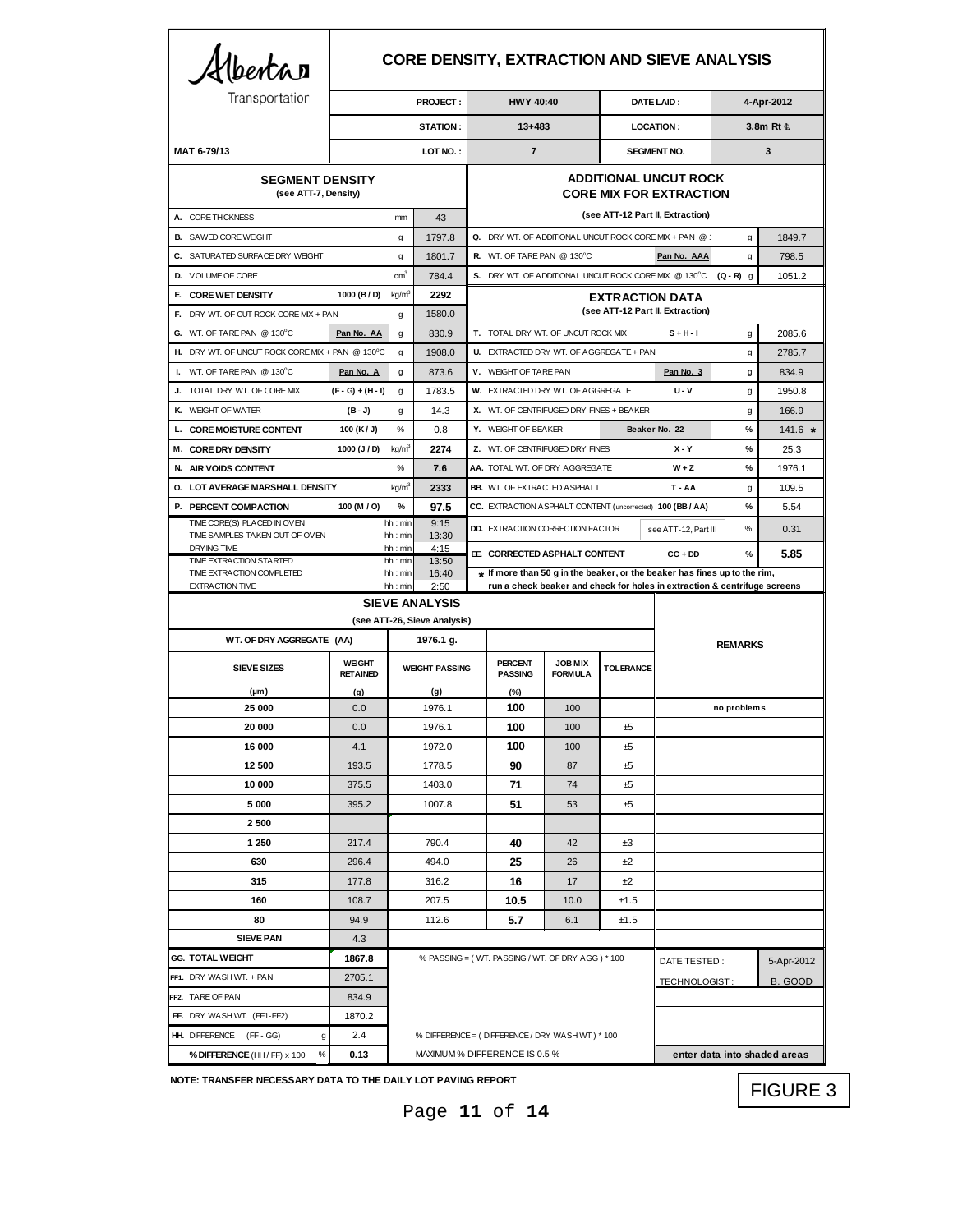#### **4.0 MECHANICAL SIEVE SHAKER**

Mechanical sieve shakers may be used after their effectiveness is established for each aggregate source and designation and class.

A mechanical sieve shaker produces repeatable results quickly and with less effort, and can be selected or adjusted to closely match the characteristics of the material. Sieve shakers are available in a variety of configurations to suit a wide range of material types.

The nature of the material should play the largest role in the selection of a sieve shaker. Mineral aggregates are usually tough enough to stand up to rigorous agitation, and often require this type of action because of their size and mass. Brittle, friable materials require a gentler touch to prevent degradation of the individual particles.

To be effective, a sieve shaker must rapidly and repeatedly lift the material above the screen surface, allowing the particles to reorient to the openings and creating the maximum number of opportunities for the particle to pass through as it drops back to the mesh surface. Simple mechanical shakers typically use an oscillating or gyratory motion to move particles across the screen surface. Most of these shakers use 8 or 12 inch (200 & 300 mm) metal-framed sieves. Mechanical shakers with tapping are an improvement over the simpler shakers. These units incorporate jarring or tapping of the sieve stack to assist in the passage of near-size particles and prevent blinding (blockage) of the mesh openings.

The minimum shaking time for a mechanical sieve shaker is determined in Section 4.1 below. The effectiveness of the mechanical sieve shaker must be compared to the hand-sieving method as directed in Section 4.2.

#### **4.1 Sieve Shaker Required Shaking Time**

- 1. Obtain a representative sample of aggregate as described in ATT-38, SAMPLING, Gravel and Sand, or use extracted aggregate, or the aggregate from an ignition oven.
- 2. Process the sample as directed in Sections 3.1 and 3.2. The aggregate sample must meet the minimum sieve sample size shown in Table 1. The sample size used for this evaluation is used as a standard.

All subsequent samples processed with the mechanical sieve shaker shall be within 20% of this weight and must meet the minimum sample size requirement. If this criteria is not consistently met, a new evaluation must be performed. However, a new evaluation is not necessary if hand-sieving is used to check the mechanical shaker.

- 3. Place the loaded stacked sieves, with the bottom sieve pan and top lid cover in place, in the shaker.
- 4. Turn on the mechanical shaker for at least 5 minutes.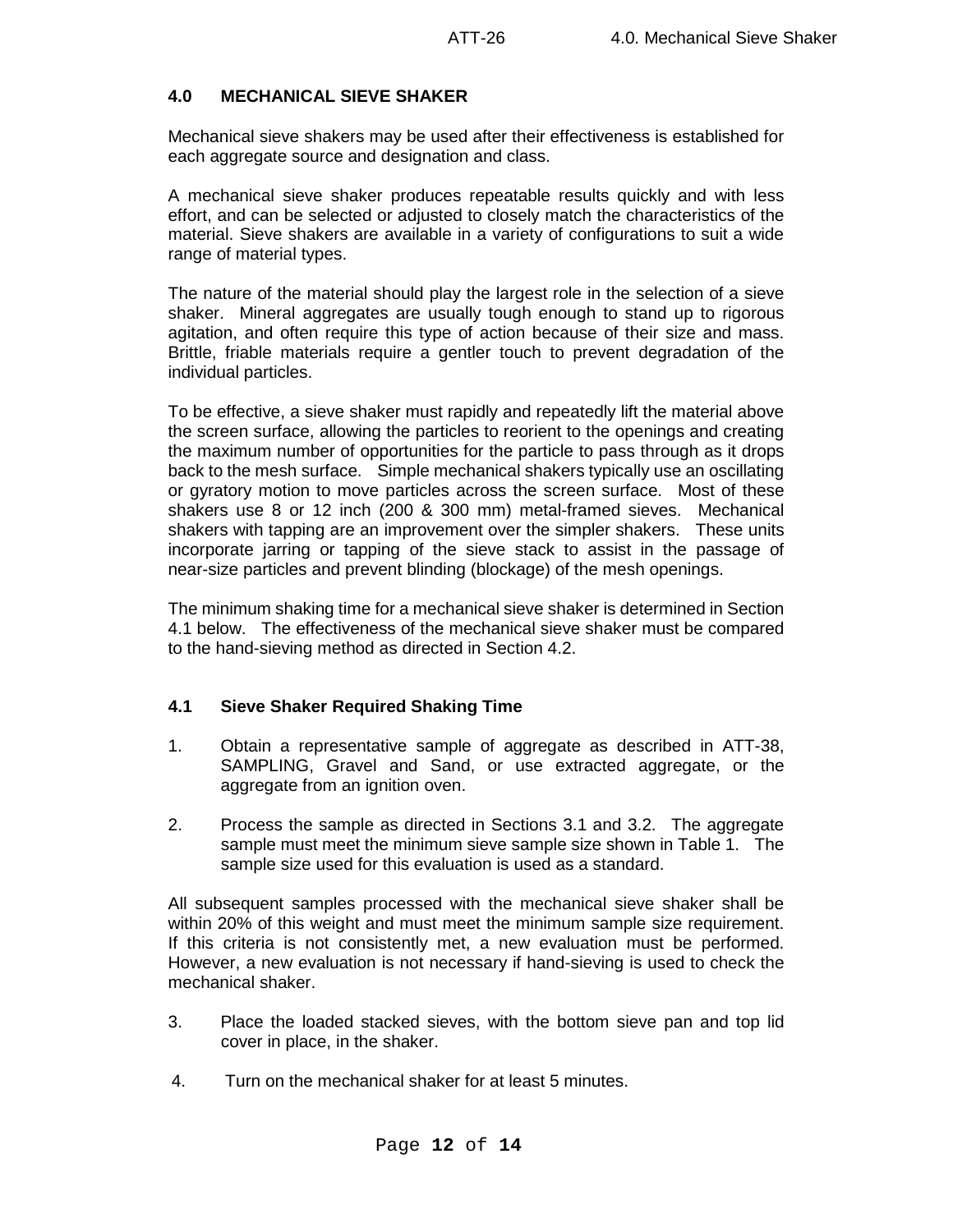- 5. Weigh the material retained on each sieve to the nearest 0.1 gram. Ensure that all material trapped in full openings of the sieves are cleaned out and included in the mass retained.
- 6. For each sieve size, calculate the "Weight Passing" and the "% Passing" as described in Section 3.3.2.
- 7. Reassemble the sieves, place the sieves in the mechanical shaker, and shake for at least one more minute.
- 8. Weigh the material retained on each sieve to the nearest 0.1 gram. Ensure that all material trapped in full openings of the sieves are cleaned out and included in the mass retained.
- 9. For each sieve size, again calculate the "Weight Passing" and the "% Passing" as described in Section 3.3.2.
- 10. Repeat Steps 5 to 9 until the difference in "% Passing" is less than 0.5% for the topsize to 315 Fm sieves, and 0.05% for the 160 Fm and 80 Fm sieves.
- 11. The **minimum** required shaking time for the mechanical shaker for all subsequent sieves shall be 125% of the total shaking time required to achieve the above criteria. This is determined by multiplying the total time by 1.25.

#### **4.2 Verification of Mechanical Shaker to Hand Sieving**

- 1. Process another sample as described in Sections 3.1, 3.2 and 3.3.
- 2. Re-combine the processed sample, weigh and record as total sample weight.
- 3. Re-sieve the sample using the mechanical sieve shaker for the required shaking time established in step 11 of Section 4.1.
- 4. Calculate the "% Passing" as described in Section 3.3.2.
- 5. The mechanical sieve shaker is comparable to hand sieving when:
	- a. The "% Passing" the topsize to 315 Fm sieves are within "0.4% of hand sieving, and
	- b. The "% Passing" the 160 Fm and 80 Fm sieves are within "0.04% of hand sieving.

#### **5.0 HINTS AND PRECAUTIONS**

- 1. A test sieve is a precision scientific instrument. Test Sieves should be inspected daily for mesh damage.
- 2. Normally two separate 80 Fm sieves are used for this procedure. One is used strictly as a wash sieve, and the other is used strictly for the dry sieve analysis. However, if there is a need to use the wash sieve for a dry sieve analysis, dry the wash sieve by placing it on **top** of the oven. *Do not overheat the sieve by placing it inside the oven***,** as this could change the mesh size.